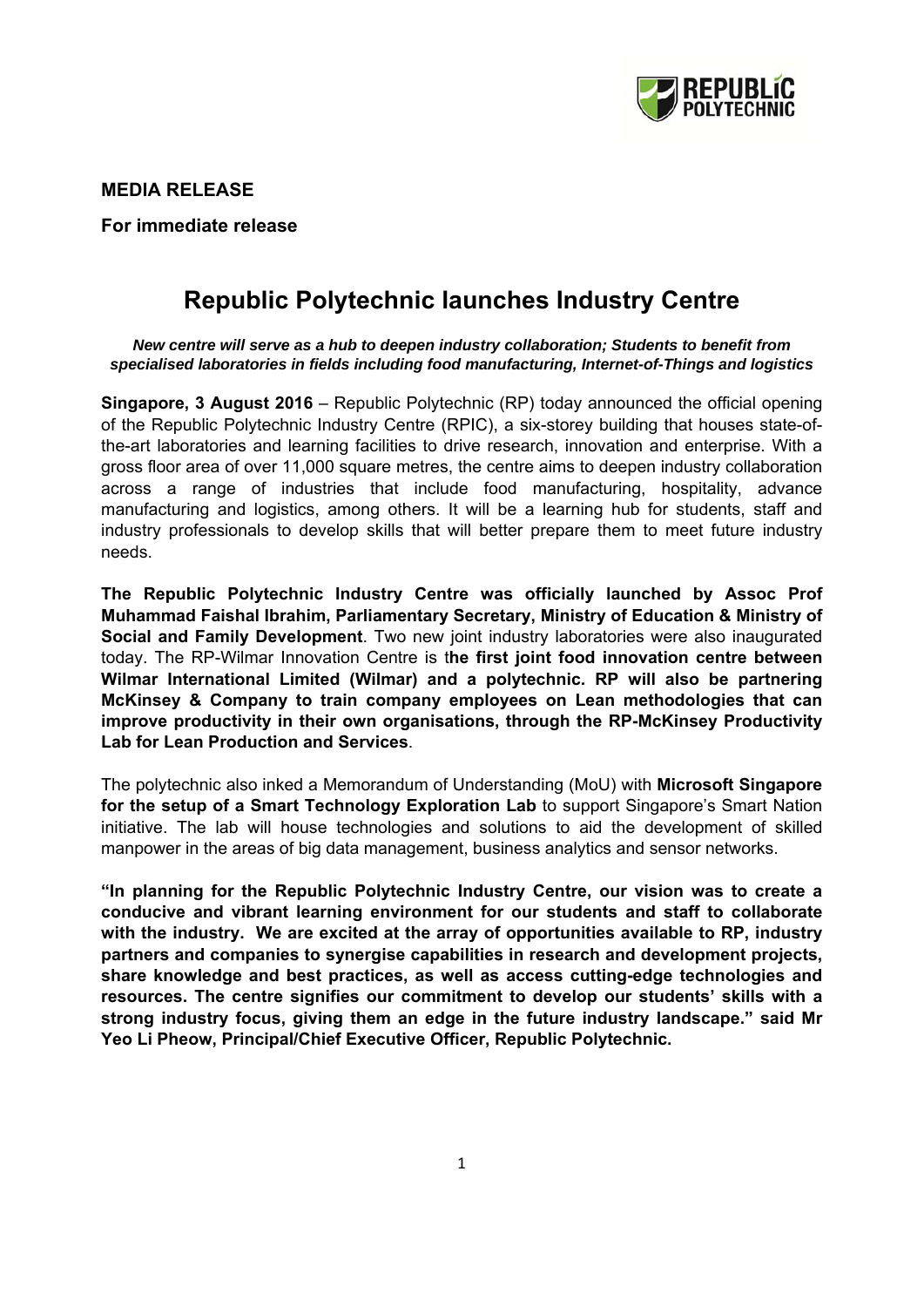

## **Republic Polytechnic and Wilmar lend R&D expertise to local food industry**

The Republic Polytechnic-Wilmar Innovation Centre is a 400 square-metre facility comprising two key areas: a food application space equipped with food processing capabilities to facilitate R&D; and a food texture laboratory dedicated to the study of physical properties and behaviour of food products under specific conditions. A highlight of the Food Application space is the complete suite of chocolate making equipment, which includes a five-roll refiner, ball mill, chocolate conche, tempering machine, chocolate melters and a seven-metre cooling tunnel, currently the first and only such equipment available among the institutes of higher learning.

Small and Medium Enterprises (SMEs) can work on joint projects with Wilmar and RP, leveraging Wilmar's extensive capabilities in food ingredients and RP's expertise in functional food formulation to drive food innovation. Over 500 Pre-Employment Training (PET) applied science students, mainly those from the biotechnology food and nutrition specialisation track and at least 30 Continuing Education and Training (CET) adult learners studying nutrition and food science will be able to use the lab each year for hands-on learning and skills training through working on industry projects.

**Wilmar's Chief Scientific Advisor, Professor Chua Nam-Hai, said, "As a Singaporeheadquartered global agribusiness group, Wilmar is very excited to establish a food innovation centre in Republic Polytechnic. The centre will engage in research and development (R&D) work with a focus on developing novel ingredients and value-added product applications for the Asian food market. It will also serve as an interaction space for Wilmar and local SMEs to exchange ideas and knowledge and create technical solutions for the food industry to meet the evolving requirements of discerning customers."** 

## **Driving productivity through lean thinking at RP-McKinsey Productivity Lab for Lean Production and Services**

Located within the RP's Supply Chain Innovation Lab, the RP-McKinsey lab's real-life factory set-up allows students and businesses to learn and implement the lean methodology in eliminating waste and driving greater productivity in the assembly process. Trainees will get to work with real industry products in an actual production environment, while applying performance-enhancing measures in the workflow.

About 100 students from RP's Specialist Diploma in Supply Chain Management and Part-Time Diploma in Engineering (Operations and Engineering Management) are expected to benefit from the lab each year.

**"The lab will help students and business leaders build technical and managerial skills required to achieve and sustain operational excellence. In order to maintain economic growth, Singapore must increase its output per worker faster than its historic pace. Doing so will require organisations to rethink how they operate and derive value. Lean management is one of the most established and effective approaches to do this. Similar**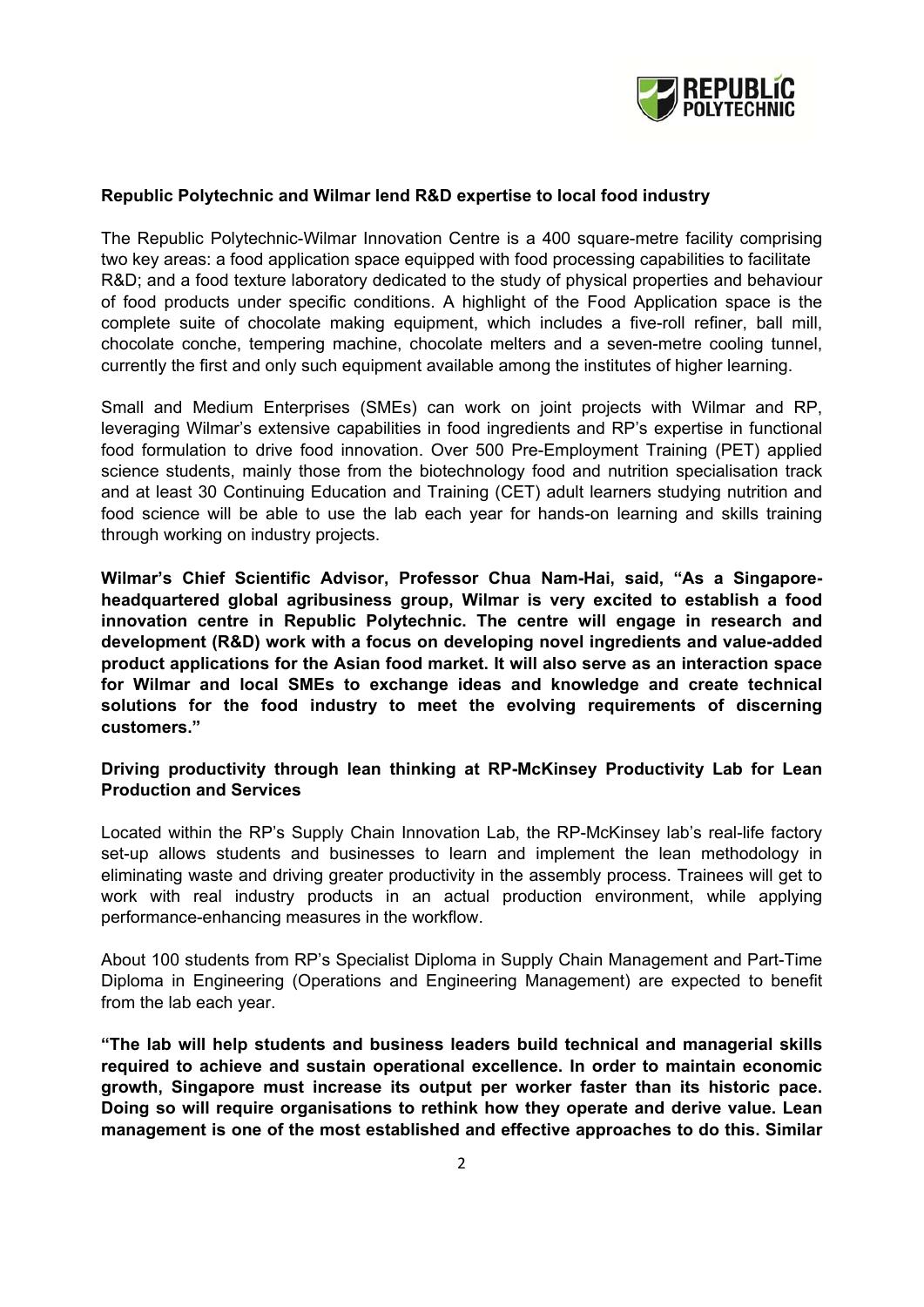

**to our capability centres in Munich and Atlanta, the Productivity Lab will provide handson learning in lean management to help participants transform their operations to be more efficient. The partnership underscores McKinsey's commitment to bring the best of the Firm's global expertise to Singapore," said Ms Diaan-Yi Lin, Managing Partner of McKinsey & Company in Singapore.** 

## **Republic Polytechnic and Microsoft Singapore to develop and test bed Smart Nationrelated projects**

The convergence of connectivity, cloud and mobile technologies have helped to create a shift towards the Internet of Things (IoT), which presents vast opportunities for governments and businesses to harness untapped data for actionable insights – especially in a world envisioned by Singapore's Smart Nation. Through an MoU signed today between Republic Polytechnic and Microsoft Singapore, both parties will collaborate on a Lab for Smart Technology Exploration, scheduled for completion in early 2017. This Lab will provide curriculum and facilities for RP students and staff to work together with Microsoft Singapore and its industry partners to test-bed IoT projects that will contribute to a Smart Nation.

The lab will also function as a think-tank for consultation on research ideas, technical issues, software support and industry contacts related to Smart Nation initiatives, and offer Microsoft Singapore CET courses for lifelong learning.

**"Microsoft's mission is to empower every person and every organisation on the planet to achieve more. What matters to us is the local ingenuity that we have been able to foster together with the ecosystem here in Singapore. We thank Republic Polytechnic for the opportunity to continue on this journey through our collaboration on the Lab for Smart Technology Exploration to ready our workforce for tomorrow's smart economy – one that is increasingly digitized for networked intelligence as data and devices continue to proliferate. The opportunities presented to us to leverage the Internet of Things to reimagine how we work and play in a connected world envisioned by Singapore's Smart Nation vision is immense, and the possibilities that can be unlocked by the students will be without boundaries," said Ms Jessica Tan, Managing Director, Microsoft Singapore.** 

Other facilities in the RPIC include a Business Incubation Centre to facilitate students' entrepreneurial pursuits and industry-benchmarked training facilities to enhance authentic learning for students. They include an engineering design studio, a supply chain innovation lab, a sports engineering lab, a hotel lab, a training kitchen and restaurant, customer experience labs and a food formulation lab, among others.

To help students better understand the SkillsFuture movement and its impact on their future, RP is concurrently holding its first-ever SkillsFuture Fiesta from 2 to 8 August. The interactive event with exhibition booths will showcase SkillsFuture initiatives to drive home the importance of skills upgrading and encourage them to take ownership of their careers and lifelong learning.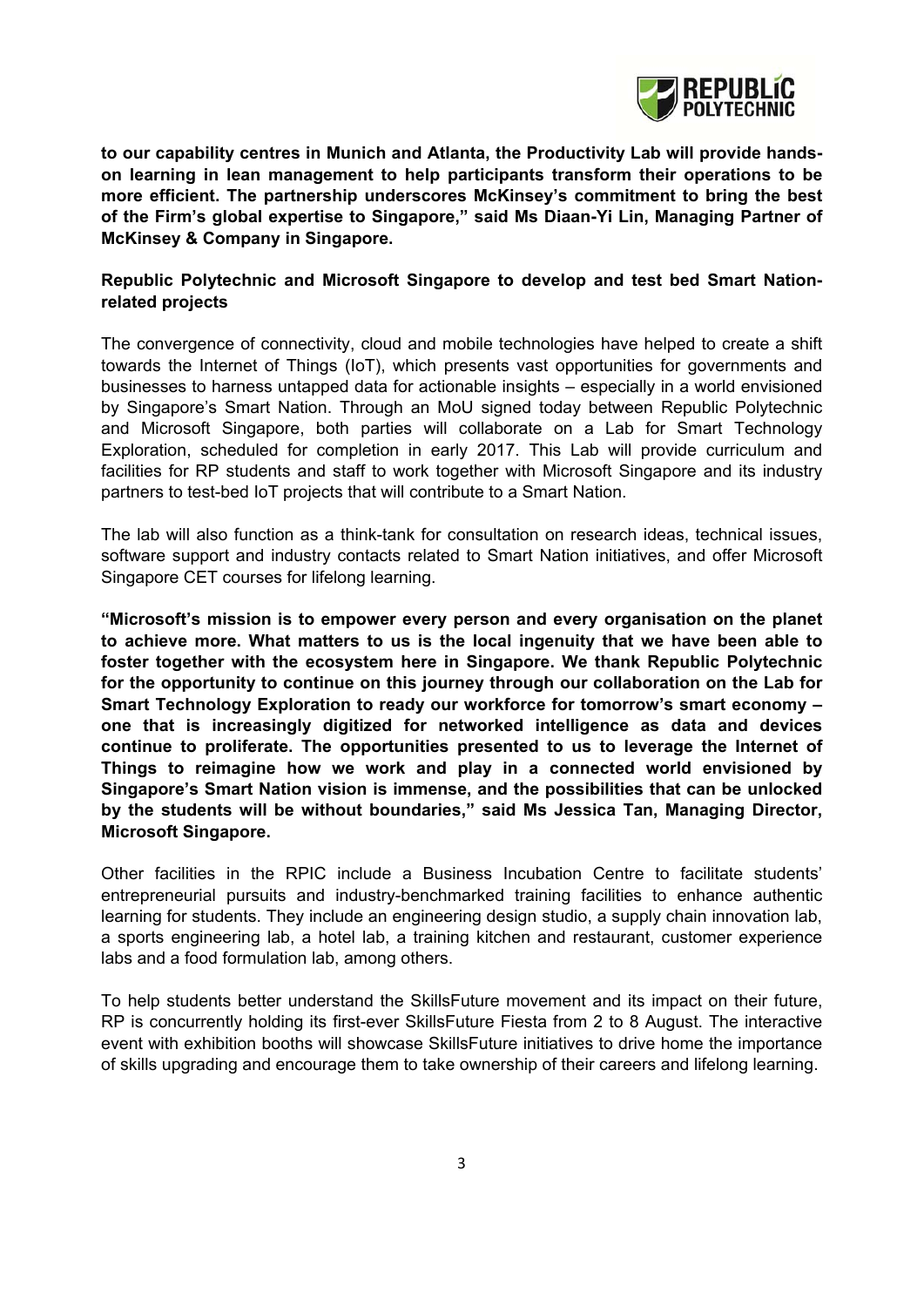

## **About Republic Polytechnic**

The first educational institution in Singapore to leverage the Problem-based Learning approach for all its diploma programmes, Republic Polytechnic (RP) has seven schools and one academic centre offering forty-one diplomas in Applied Science, Engineering, Management and Communication, Events and Hospitality, Infocomm, Sports, Health & Leisure, and Technology for the Arts.

Republic Polytechnic is committed to nurturing innovation and entrepreneurial learning in an environment that develops problem-solving skills and lifelong learning opportunities. Its holistic and broad-based curriculum prepares students for an active and meaningful role in society as problem solvers, respected professionals and passionate citizens.

Republic Polytechnic strives for excellence by achieving various international and national accreditations, including ISO 9001, ISO 14001, OHSAS 18001, ISO 22301, Singapore Quality Class, People Developer, Innovation Class, and Service Class

For more information, visit http://www.rp.edu.sg

**Republic Polytechnic Office of Corporate Communications**  Patrick Seng / Julian Soh +65 9767 6701 / +65 9018 0719 patrick\_seng@rp.edu.sg/julian\_soh@rp.edu.sg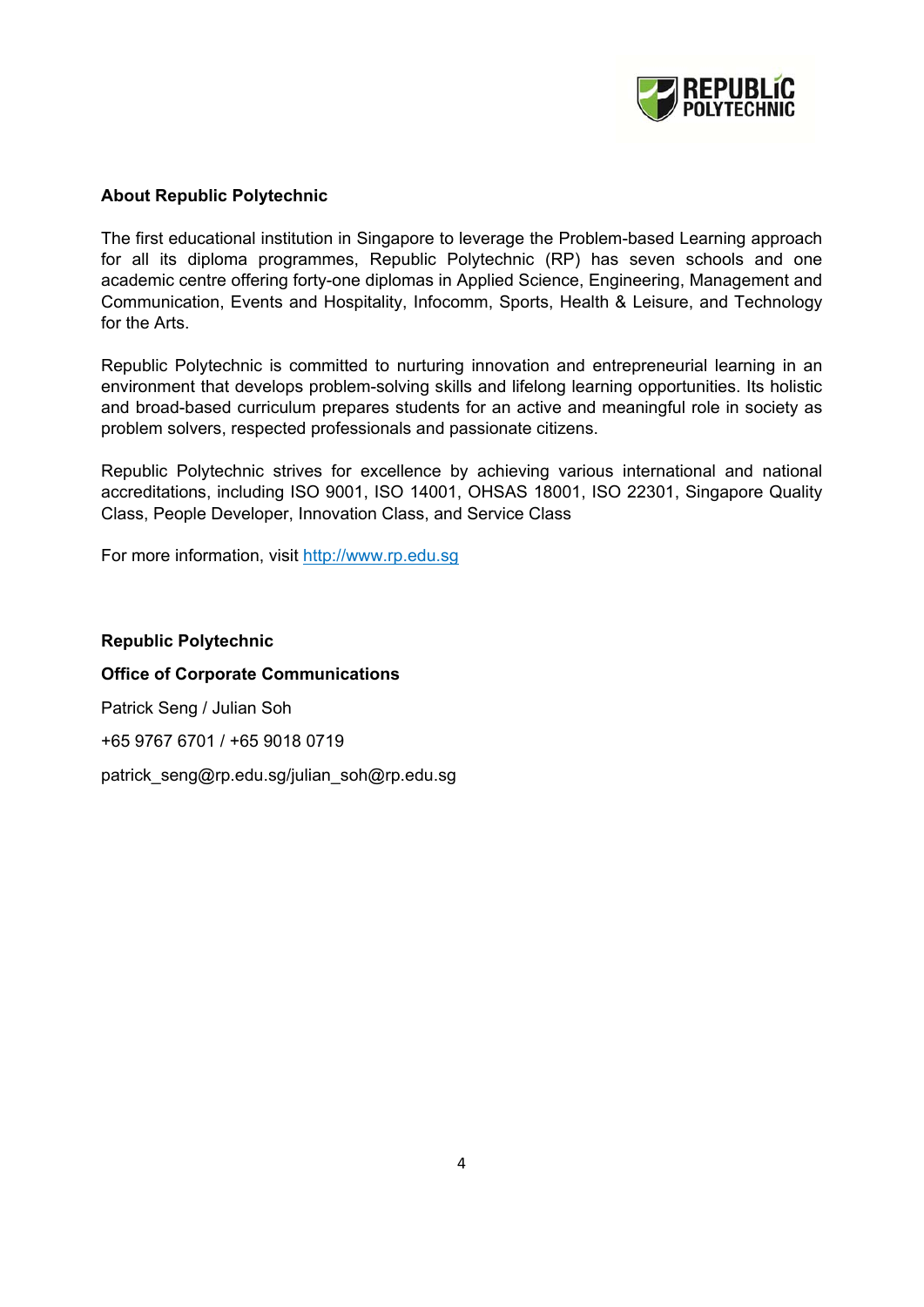

## **APPENDIX – FACT SHEET**

## **Republic Polytechnic Industry Centre (RPIC) Architectural Write-up**

The Republic Polytechnic Industry Centre (RPIC) is positioned at the west as a linear 6-storey building that links RP's Learning Hub (Pods, Agora, and Lawn) with the Admiralty Park. It also creates a strong and clear southern boundary to the Sports Complex.

This RPIC building also has a new landscaped courtyard to be shared and linked by covered walkway with the neighboring SIT@RP Building. This composition of new facilities is directly linked at ground level to the existing main RP campus via connecting covered walkways. Complete integration is established where the lower two floors will remain accessible to all students, visitors and the surrounding community, maximizing interaction and creating a new vibrant social environment.

The building has obtained the BCA's Green Mark Platinum Certification owing to several strategic measures being integrated into the design concept.

The new courtyard consists of matured transplanted trees, keeping the adjacent spaces cool. A green roof is planned over the Training Restaurant to help reduce the heat island effect. Similarly, the RPIC building features a green wall on the north along the soccer pitch as a louvered screen wall to reduce overall temperatures of the building

## **Details of RPIC**

The Republic Polytechnic Industry Centre (RPIC) is a new 6-storey building with a gross floor area of 11,305 m<sup>2</sup> that houses laboratories and learning facilities to support Research, Innovation and Enterprise (RIE). The RPIC serves as a hub to enable closer collaboration with industry, with a slew of joint laboratories that provide students and staff opportunities to work on real-life innovative projects.

In addition, the RPIC is also envisioned to facilitate cross-disciplinary projects through leveraging the expertise of RP's different schools, creating a diverse RIE environment. The Business Incubation Centre in RPIC will further facilitate entrepreneurial activities and help in the commercialisation of RP's Intellectual Property (IP).

The following training laboratories provide students with real-world environments for realistic applied learning experiences: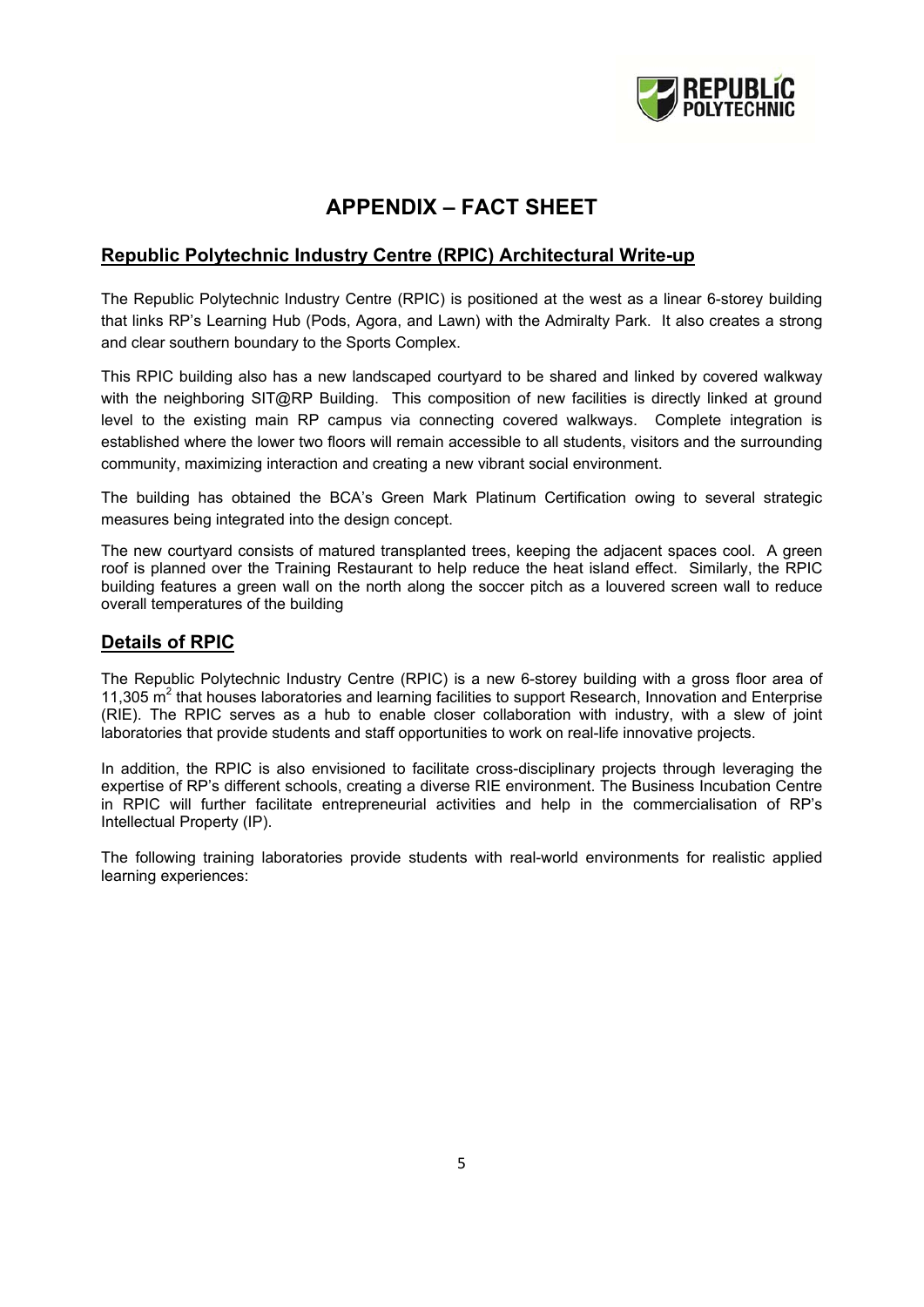

| No. of Joint Labs in RPIC and<br>SIT@building:               | $\overline{7}$                                                           |
|--------------------------------------------------------------|--------------------------------------------------------------------------|
|                                                              | RP-McKinsey Productivity Lab for Lean Production and<br><b>Services</b>  |
|                                                              | RP-Microsoft Lab for Smart Technology Exploration                        |
|                                                              | <b>RP-Wilmar Innovation Centre</b>                                       |
|                                                              | RP-Hexagon Manufacturing Intelligence Joint Lab                          |
|                                                              | RP-PSA Joint Lab                                                         |
|                                                              | RP-StarHub Data Analytics Lab (tbc)                                      |
|                                                              | IoT Makerspace In Partnership with Element14                             |
|                                                              |                                                                          |
| No. of                                                       | 16                                                                       |
| Industry/research/teaching labs<br>in RPIC and SIT@building: | <b>School of Applied Science</b>                                         |
|                                                              | Nu <sub>3</sub> Lab                                                      |
|                                                              | Sericulture Lab                                                          |
|                                                              | <b>School of Engineering</b>                                             |
|                                                              | Automation, Robotics and Machine Vision Lab                              |
|                                                              | Aircraft Electrical Systems Lab                                          |
|                                                              | DREAM (Design for Reliability Engineering and Additive<br>Manufacturing) |
|                                                              | <b>Engineering Design Studio</b>                                         |
|                                                              | Rail Operations Management Lab                                           |
|                                                              | Supply Chain Innovation Lab                                              |
|                                                              | School of Sports, Health and Leisure                                     |
|                                                              | Sports Engineering Lab                                                   |
|                                                              | School of Management and Communication                                   |
|                                                              | <b>Business Incubation Centre</b>                                        |
|                                                              | <b>Business Ideation Space</b>                                           |
|                                                              | <b>School of Hospitality</b>                                             |
|                                                              | <b>Customer Experience Laboratories</b>                                  |
|                                                              | Collaboratory: Contact Centre learning lab                               |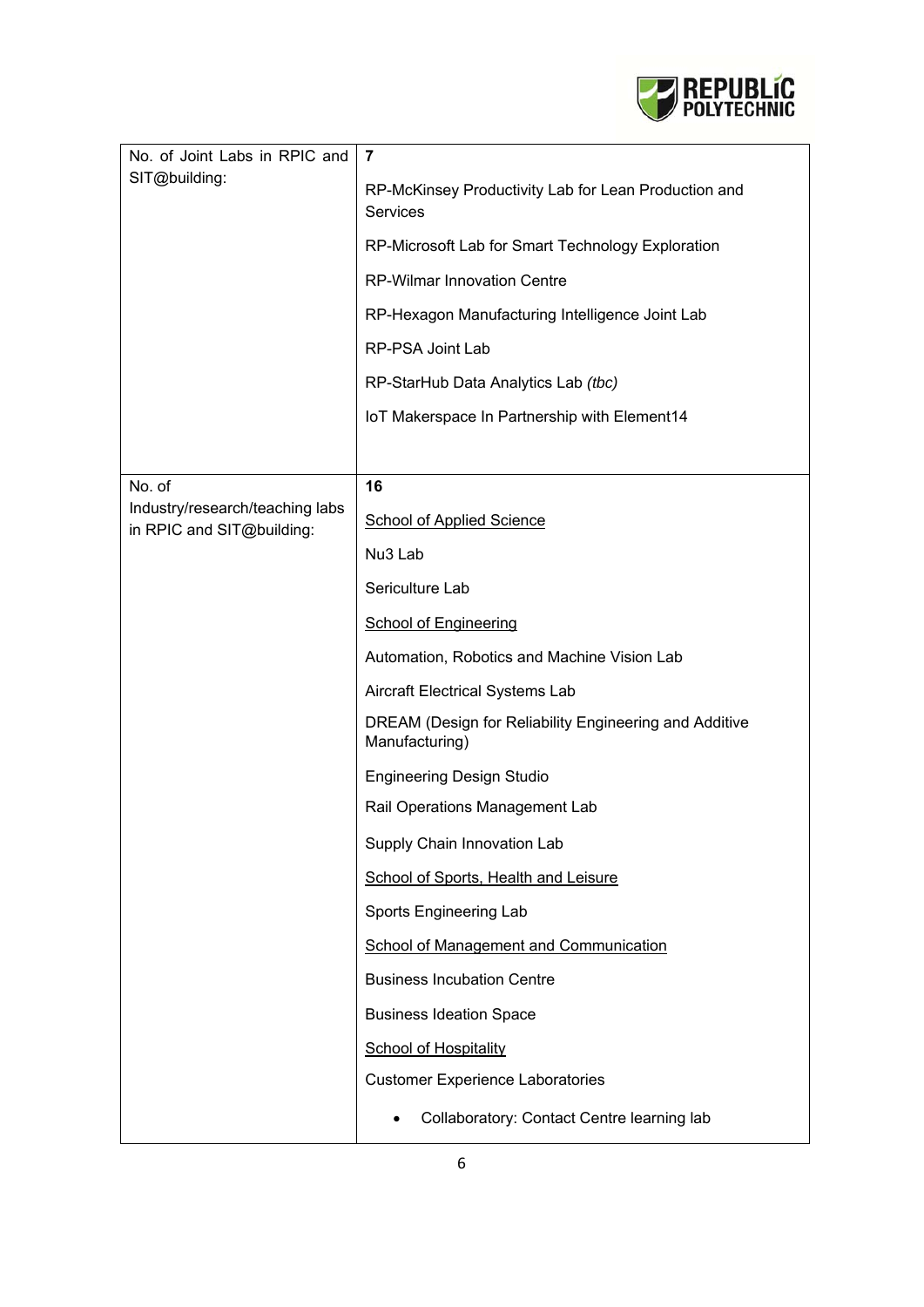

|                                        | Customer Relationship Management Lab                   |
|----------------------------------------|--------------------------------------------------------|
|                                        | Retail Laboratory (Retail Unlimited)                   |
|                                        | 9 <sup>th</sup> Avenue Training Restaurant and Kitchen |
|                                        | <b>Hotel Experiential Lab</b>                          |
|                                        | <b>Others</b>                                          |
|                                        | Digital Healthcare Cluster Lab                         |
|                                        | Sustainable Urban Solutions Cluster Lab                |
| No. of classrooms in RPIC:             | 11                                                     |
| No. of Smart learning labs in<br>RPIC: | 4 (iLearn, IAchieve, iDiscover and iTransform)         |

Brief write-ups or fact sheets on select labs in the RPIC are available below:

## **1) RP-Wilmar Innovation Centre**

The **RP-Wilmar Innovation Centre** will support the growing needs of the food manufacturing industry in creating new and improved products. **This is the first joint food innovation centre between a polytechnic and Wilmar International, a global agribusiness group**. Wilmar's extensive capabilities and knowledge in food ingredients (such as specialty fats), along with RP's expertise in functional food formulation, will allow food Small and Medium Enterprises (SMEs) to leverage on these joint capabilities to drive food innovation. The various food processing and R&D capabilities, along with contribution from both local and overseas industry experts from Wilmar at the facility, will also provide an avenue for RP to deliver an authentic hands-on learning experience for RP's applied science students.

## **Key Features**

The 400-square-metre state-of-the-art facility comprises two key areas; 1) a food application space with dedicated hot and cold areas, and 2) a food texture laboratory. It also includes an office space to facilitate discussions and exchange of ideas for food. Students will be able to benefit from the hands-on and authentic learning experience.

#### Food Application Space

The Food Application space is an area dedicated to facilitate innovation and showcase food products resulting from the R&D efforts by Wilmar and RP. It is fully equipped with food processing capabilities relevant to the industry. **A highlight of this space would be the complete series of chocolate making equipment, which includes a 5-roll refiner, ball mill, chocolate conche, tempering machine, chocolate melters and a seven-metre cooling tunnel, which is currently the first and only such capability available among the institutes of higher learning**. Other facilities within this space include deck and combi ovens, climate chambers, table top dough sheeter, bread slicer, plug-and-play mobile cooking station, blast and chest freezers, and an ice cream making machine & pasteurizer to provide a complete suite of baking, frying and cold confectionery applications.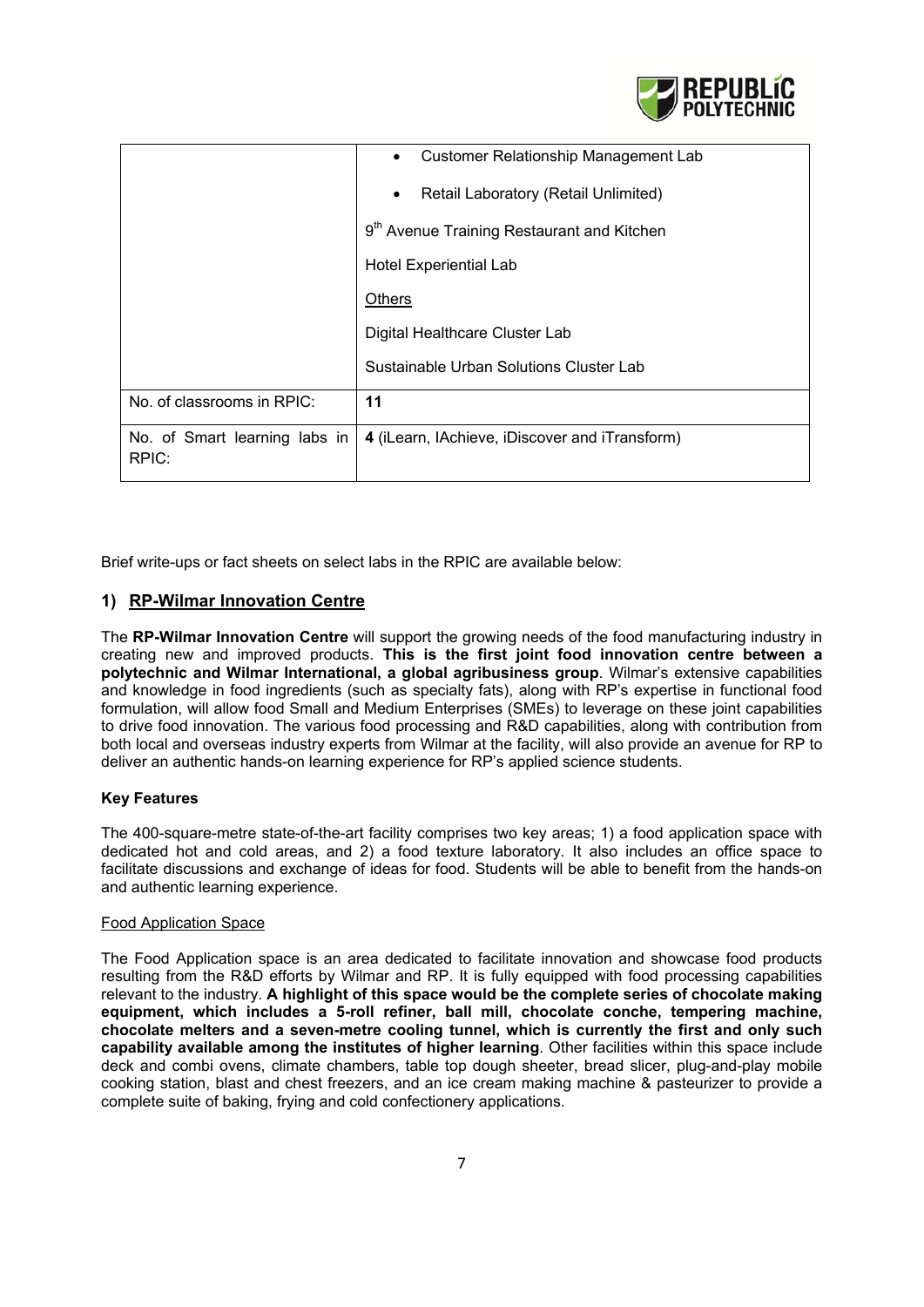

#### Food Texture Laboratory

The Food Texture laboratory is an area that enables staff and students to conduct detailed studies relating to the physical properties and behaviour of food products under specific conditions (eg: texture, heat flow and rheological profile). R&D capabilities in this section include a Texture Analyser for studying textural properties of food, a Differential Scanning Calorimeter (DSC) for studying the behaviour of food during heating and cooling processes, and a Rheometer for studying the flow and other rheological properties of fluids.

#### **Contribution to skill-based learning for RP students**

This facility will provide an avenue for RP's applied science students, especially those from the Diploma in Biotechnology on the Food and Nutrition track to experience authentic hands-on learning through laboratory practical and demo sessions in the teaching curriculum, as well as industry-commissioned Final Year Projects. The innovation centre will also be able to support training for adult learners seeking skills upgrading opportunities through RP's Continuing Education Training (CET) part-time Diploma in Applied Science (Nutrition and Food Science) programme. Through this collaborative effort, Wilmar experts will be available to share their views and current trends in the industry to benefit the learning of both staff and students in RP's School of Applied Science.

#### **Contribution to business development and growth of local food SMEs**

Wilmar's extensive capabilities and knowledge in food ingredients (such as specialty fats), along with RP's expertise in functional food formulation, will allow food Small and Medium Enterprises (SMEs) to leverage on these joint capabilities to drive food innovation. Food SMEs can look forward to joint projects with Wilmar, as well as staff and students of RP in the development of innovative food products which are healthier, more nutritious and tasty. This will in turn benefit local consumers through the availability of more value-added food products to be introduced to the market. Additionally, food SMEs can also consult experts from Wilmar and RP to look into improvements to their food formulation and processing parameters, which will in turn enhance their productivity and increase their capabilities in exporting their food products to overseas markets, which are in line with SPRING Singapore's focus to promote business growth and development of local enterprises.

## **2) RP-McKinsey Productivity Lab for Lean Production and Services**

Located within the Supply Chain Innovation Lab, the RP-McKinsey Productivity Lab provides an out-ofthe-box lean manufacturing model factory environment with real products such as pneumatic cylinders. The lab is set up for the end-to-end production of a pneumatic cylinder with a machining centre and an assembly line with 8 work stations, from raw materials to quality-tested products.

Learning objectives:

- Use of Lean methodology to enhance productivity through the systematic elimination of waste
- Experiential learning in a lab environment, allowing participants to learn in a stable and risk-free environment

Lab features:

- Trainees will observe a non-optimized work flow at the beginning of the training
- Step by step, trainees will learn and apply performance improvement measures in the work flow
- Final target state is a fully optimized work flow with nearly 100% productivity increase and 50% reduction in inventory and required space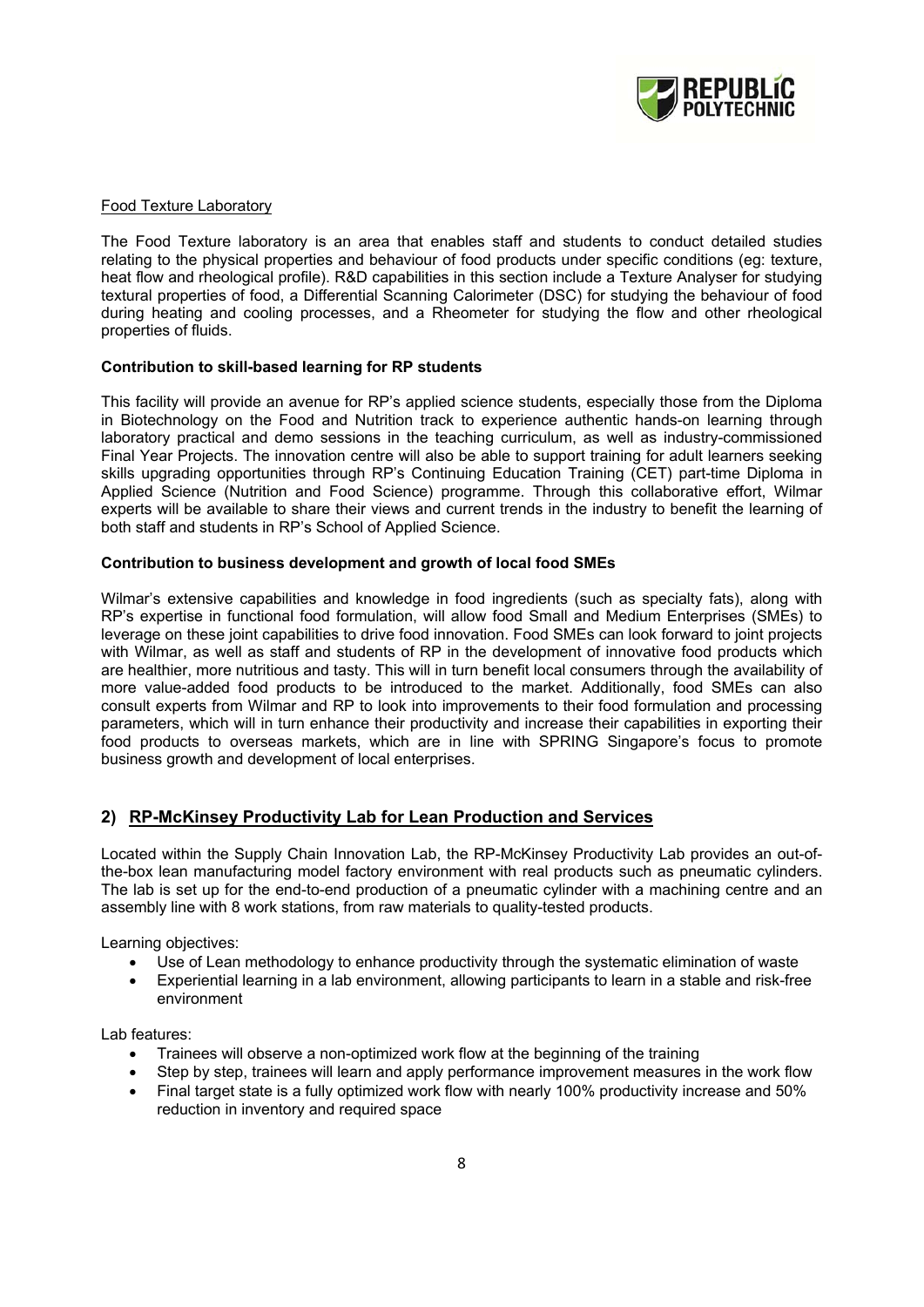

Each workshop session will be conducted with 10 to 12 participants, and around 100 participants are expected to benefit from the lab each year. Participants would include company employees and adult learners from CET courses such as RP's Specialist Diploma in Supply Chain Management and Part-Time Diploma in Engineering (Operations and Engineering Management).

## **3) Supply Chain Innovation Lab**

This is a purpose-built distribution centre featuring the latest integrated solutions for supply chain and logistics management. It is the region's first fully-automated applied learning facility featuring a driverless forklift working in tandem with an automatic picking system and robotic arm. The lab simulates a realistic environment of an industry-benchmarked distribution centre, providing students and staff applied learning and research possibilities.

The Supply Chain Innovation Lab also presents Small and Medium Enterprises (SMEs) with new opportunities to partner RP's Centre of Innovation for Supply Chain Management (COI-SCM) to develop and testbed new logistics solutions and technologies to improve cost competitiveness, productivity and create new value for customers.

A 50 pax amphitheatre provides learning space for seminars, training and interactive sessions. This enables an integration of both theoretical and practical delivery of the curriculum under one roof.

## **4) RP-Microsoft Lab for Smart Technology Exploration**

RP inked a Memorandum of Understanding (MoU) with Microsoft at the opening of the RPIC to announce the lab, which is expected to be ready by early 2017. The joint lab aims to fulfil the following functions:

- A "think tank" to provide advice on research ideas, technical issues, software support and industry contacts in relation to Smart Nation.
- A location to conduct Microsoft related Continuing Education and Training (CET) courses;
- A location in the RPIC R&D ecosystem for IOT-related student or staff projects, done either with Microsoft or Microsoft's partners; and
- A showcase area to display prominent Smart Nation test-bed projects.

## **5) Engineering Design Studio**

The Engineering Design Studio is a one-stop facility for students and staff to actualise their ideas and designs through the design process. It will integrate design thinking and engineering principles with a hands-on, prototyping approach in dedicated spaces and features, supported by up-to-date equipment and technology. RP students will discover new product opportunities and be able to bring their ideas to life in a supportive environment.

Dedicated spaces are incorporated in the design studio for each stage of the design process, comprising: Ideation, Imagineering, Prototyping, Fabrication and Actualization. Consequently, students are able to realize their ideas and designs via multimedia presentations in the Engineering Design Studio.

## **6) Sports Engineering Lab**

The sports engineering lab is a dedicated space of 270 square-metres that allows staff and students to conduct tests in similar conditions to the actual performance of an athlete and measure biomechanical variables to evaluate actual performance. The new facility will help increase the School of Sports, Health and Leisure's repertoire of ecologically-valid human performance activities.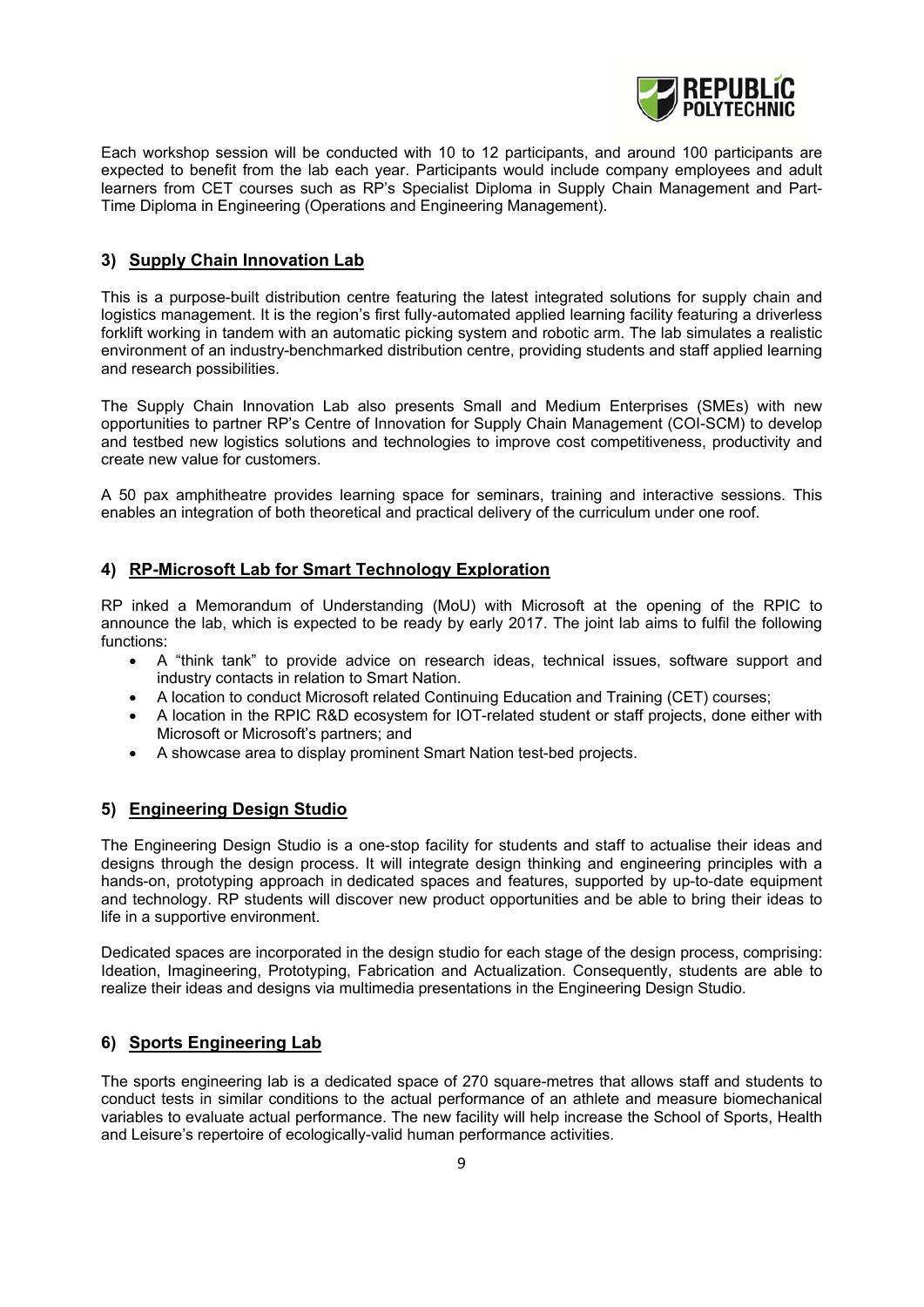

Some of the equipment that will be available are: Force plate, pressure mat, isokinetic dynamometer, EMG, motion capture system etc. which are all commonly used in the industry. More importantly, the new equipment will enhance RP's capabilities in conducting more experiments incorporating the latest testing methodologies that can lead to specialised end-to-end empirical evaluative solutions that can be published in international peer-reviewed scientific journals. Such information is not commonly available in the sports science industry.

The sports engineering lab will also be an integral platform for students in the Diploma in Sports and Exercise Sciences to incorporate theoretical concepts taught in class to actual practical situations.

#### **7) Customer Experience Laboratories**

The Customer Experience Laboratories will be used predominantly by students from the School of Hospitality who are taking the following three modules under the Diploma in Customer Experience Management with Business:

- Contact Centre Operations
- Customer Relationship Management
- Retail Management

Each lab for the respective modules has its own unique set-up to provide learning environments that match up to industry standards for each discipline.

#### **Contact Centre Learning Laboratory**

**Collaboratory**, the Contact Centre Learning Laboratory is a 110 m2 space that will allow students undertaking the module on H304 Contact Centre Operations to learn contact centre management skills in a simulated industry environment.

The 26-seat laboratory is specially designed with flexible workstations to cater to a variety of learning methodologies adopted by the module, such as call simulations, practical exercises, interactive lectures and group discussions.

H304 Contact Centre Operations is a specialisation module offered to Year 3 students in the Customer Experience track of the Diploma in Customer Experience Management with Business (DCXB). This module aims to equip students with the knowledge, skills and tools to manage customer needs and interactions in the operation management of contact centres.

With the introduction of Collaboratory, students can look forward to a deepening of skills and authentic learning experience that emulates the standards and practices in the industry.

#### **Customer Relationship Management Laboratory**

H204 Customer Relationship Management (CRM) is a module taken by Year two students from the Diploma in Customer Experience Management with Business (DCXB) and Diploma in Integrated Events Management (DIEM). Students undertaking the module H204 CRM will be the main users of the CRM Laboratory.

The CRM Laboratory is approximately 300m2 and able to accommodate up to three classes of students at any one time. The area is segregated into three zones – **AmPower, Zoom** and **Prestige** with each zone featuring its own unique set up. This will allow students to envision the application of CRM strategies through different operational fronts and customer interactions such as partial self-service interactions, transactional-based interactions and high customer involvement interactions**.**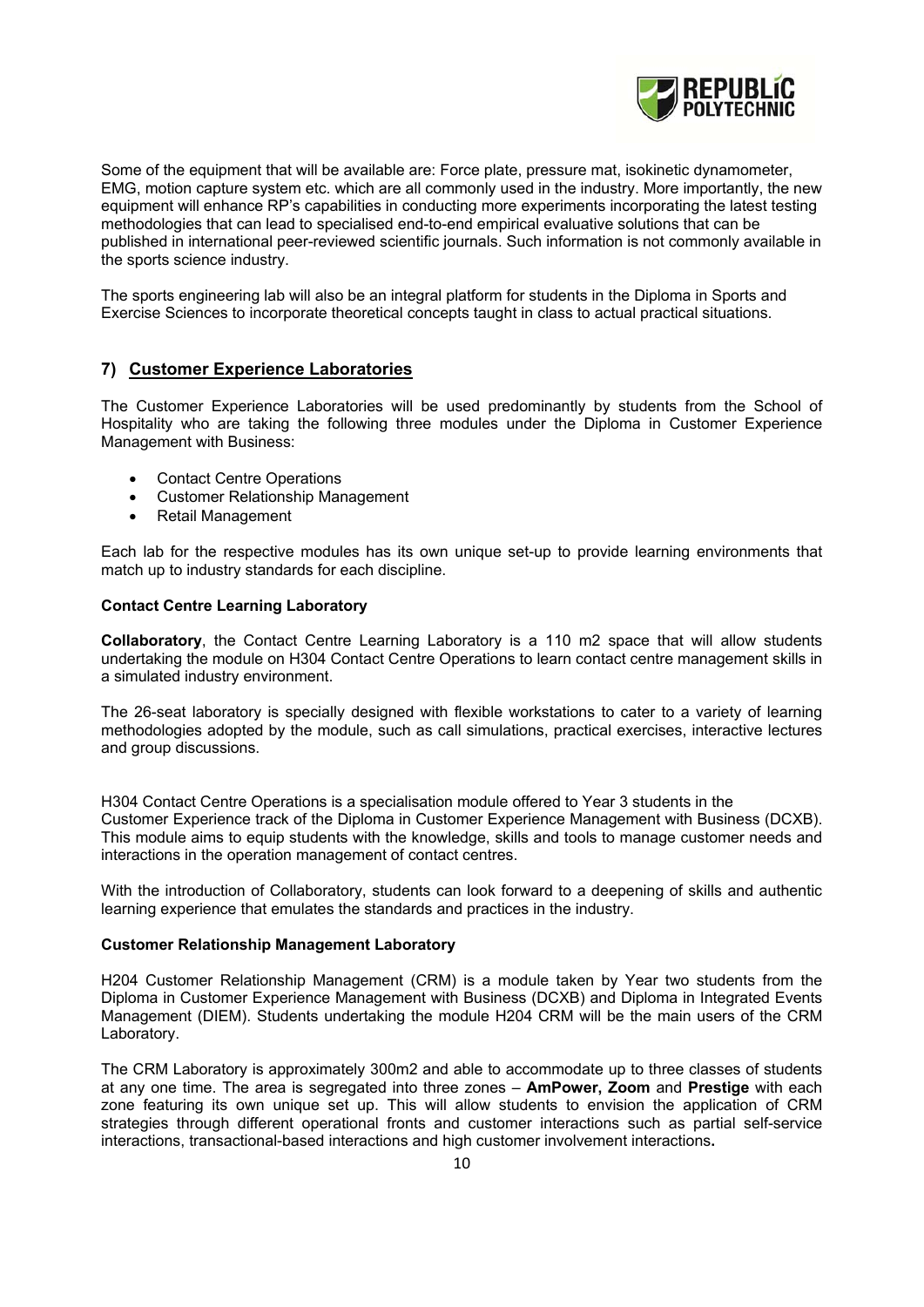

Students will be using the CRM system together with a customer web portal and Q-system which are some operational tools used by the industry to manage customer experiences as well as nurture relationships.

In today's competitive marketplace, managing customer relationships is critical to a company's profitability and long term success. This module is designed to equip students with the skills to strategically manage customers as well as foster greater customer intimacy and loyalty. With the CRM Laboratory students can look forward to acquiring CRM skills in an environment that simulates industry settings for CRM on the operational front. The use of the CRM laboratory will facilitate several learning methodologies such as role playing, cognitive apprenticeship, interactive lectures and group discussions.

#### **Retail Laboratory**

**Retail Unlimited** is a realistic environment that was created by working with partners ASICS, Cumulus Nimbus, ZA and Ma Cherie. It is designed to provide students from the Diploma in Customer Experience Management with Business with practical skills and knowledge in the development and management of retail strategies.

The laboratory marks an inaugural collaboration between our partners and Republic Polytechnic. From planning to execution, deliberate steps were taken to align to industry standards. The 110m2 shop-inshop concept comprises Beauty, Lifestyle and Sports categories. The Beauty section is modelled after the stores of ZA and Ma Cherie, cosmetics and haircare brands under Shiseido. Cumulus Nimbus, part of Known Group, contributes to the contemporary touch in the lifestyle category. The Sports section is a replica of the ASICS shop.

The technology-enabled laboratory is equipped with Octopus, an integrated retail POS system that is accessible by computers, tablets and smart devices. The integrated system also provides inventory management and analytics capabilities. SenSource, a foot counter is mounted on the ceiling to record traffic data. Students will use these statistics to perform customer analysis.

With the introduction of Retail Unlimited, students will be exposed to the various hardware and software applications used in the retail industry and have hands-on sessions with these applications. They will also gain knowledge and develop practical skills required for the retail industry such as visual merchandising and merchandise management.

## **8) 9th Avenue Training Restaurant**

9th Avenue is named after the polytechnic's address, 9 Woodlands Ave 9, and adds to the School of Hospitality's suite of training kitchens and restaurants. It is situated on a mezzanine level and features a rustic, cozy and relaxed urban atmosphere. The restaurant covers a total floor space of 305  $m^2$ , offers seating for 60 guests and is open for lunch to both public and campus staff.

9th Avenue aims to expose students to preparing a wide range of cuisines from different parts of the world, guided by instructors with immense industry knowledge and experience.

At the 9th Avenue, the objective is to impart and allow students to experience working with natural produce and develop confidence interacting with guests. Through this exposure it also allows the students to learn and understand about other customs and culture through the preparation and service of different menu dishes.